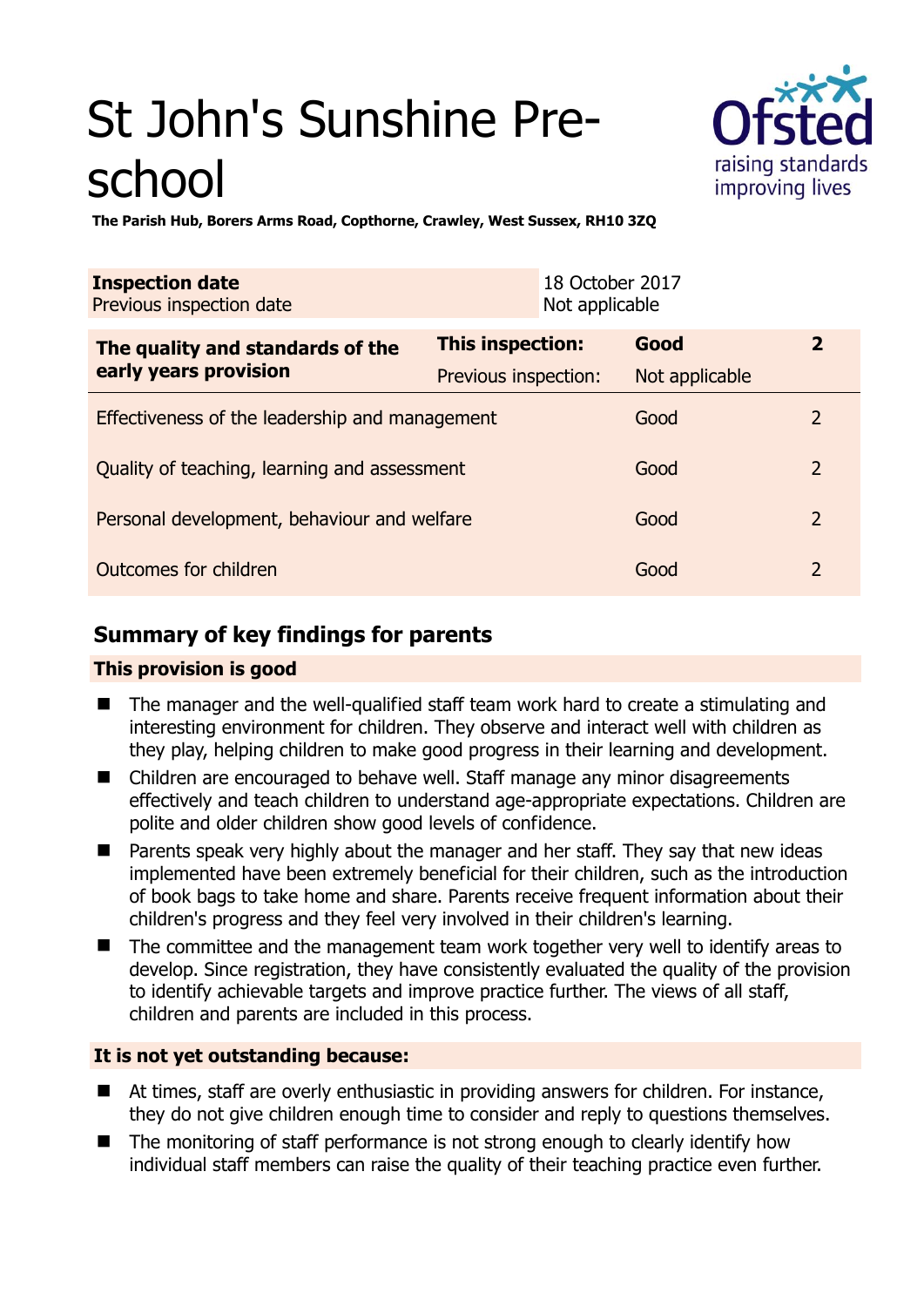# **What the setting needs to do to improve further**

#### **To further improve the quality of the early years provision the provider should:**

- $\blacksquare$  allow children time to gather their thoughts, in particular so they can consider information provided and have the opportunity to answer questions independently
- extend the arrangements for staff performance management to help identify and build on their teaching skills, to raise the quality of teaching to the highest level.

#### **Inspection activities**

- $\blacksquare$  The inspector observed the quality of teaching during activities indoors and outdoors, and assessed the impact of these activities on children's learning.
- The inspector looked at samples of children's records and planning documentation. She also looked at evidence of the suitability of the committee members and the staff working with the children.
- The inspector carried out a joint observation with the manager. She held a meeting with the manager, the deputy manager and the chairperson of the pre-school.
- The inspector spoke with the staff team and children at appropriate times during the inspection.
- The inspector spoke to a selection of parents during the inspection and took account of their views.

#### **Inspector**

Maura Pigram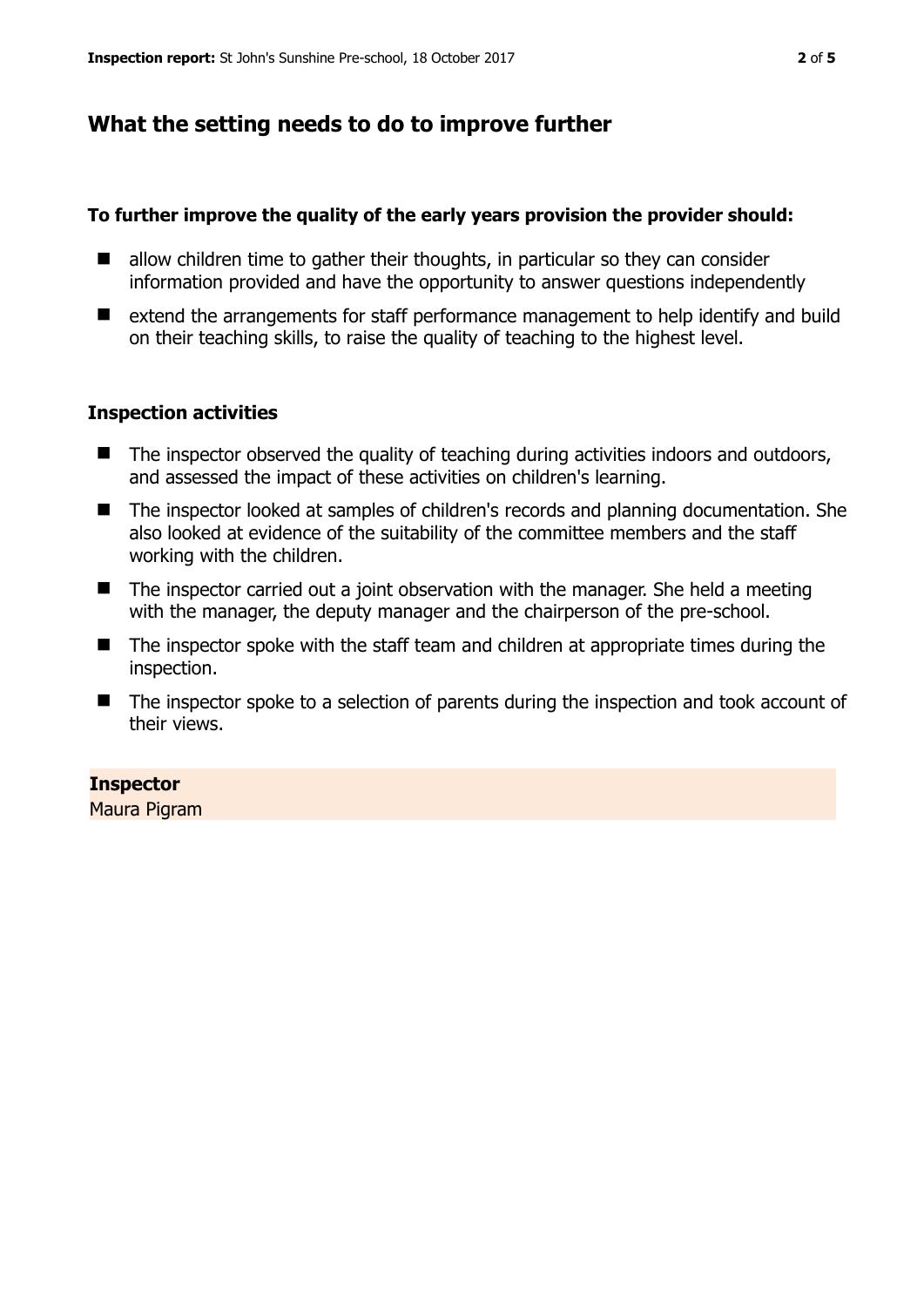# **Inspection findings**

### **Effectiveness of the leadership and management is good**

The arrangements for safeguarding are effective. Staff are secure in their knowledge of the procedures to follow if they are concerned about children's welfare. They complete thorough risk assessments. There are good procedures for the safe recruitment of staff and for checking the suitability of all staff and committee members. The manager welcomes the experience of staff, such as qualified teachers, to support children's learning. Ongoing training helps all staff to develop their practice and skills further. The manager works closely with the staff to observe, assess and plan for each child's learning. She shares this information with parents and other professionals, such as speech and language therapists, to identify and address any gaps in children's learning.

#### **Quality of teaching, learning and assessment is good**

Children enjoy exploring outdoors and learning about the wider world. For example, they have fun experimenting with magnifying glasses and finding items of interest, such as feathers and pumpkin seeds. Staff help children to have a secure understanding of numbers and early mathematical language, through games and routines. For example, they discuss how many skittles are knocked over. Children excitedly find numbered cards and staff provide lots of praise. Staff make good use of teaching strategies to help children develop their hand-eye coordination and hand muscles. For instance, they teach children how to use a range of tools skilfully when making models from dough and clay.

#### **Personal development, behaviour and welfare are good**

Effective key-person arrangements help new children feel secure. Staff manage children's health and safety well and promote children's independence successfully during the day. For example, children help to care for the environment as they wash up following their snack, and they know where to place the cups and plates. Children follow good hygiene routines and remind each other not to run indoors. Staff provide ongoing opportunities for children to enjoy fresh air and physical exercise outdoors. Staff support children effectively when they leave the pre-school and move on to school. For example, staff introduce specific books, stories and activities to help children with this change. This supports children's emotional well-being.

## **Outcomes for children are good**

Children, including those who receive funded education, make good progress from their starting points. They are motivated and develop a good range of skills in readiness for their future learning, such as starting school. Younger children show an interest in writing letters using pens. They readily help themselves to books to support their early reading. Older children are confident and show that they recognise numbers and shapes. They solve problems and use language related to adding and subtracting.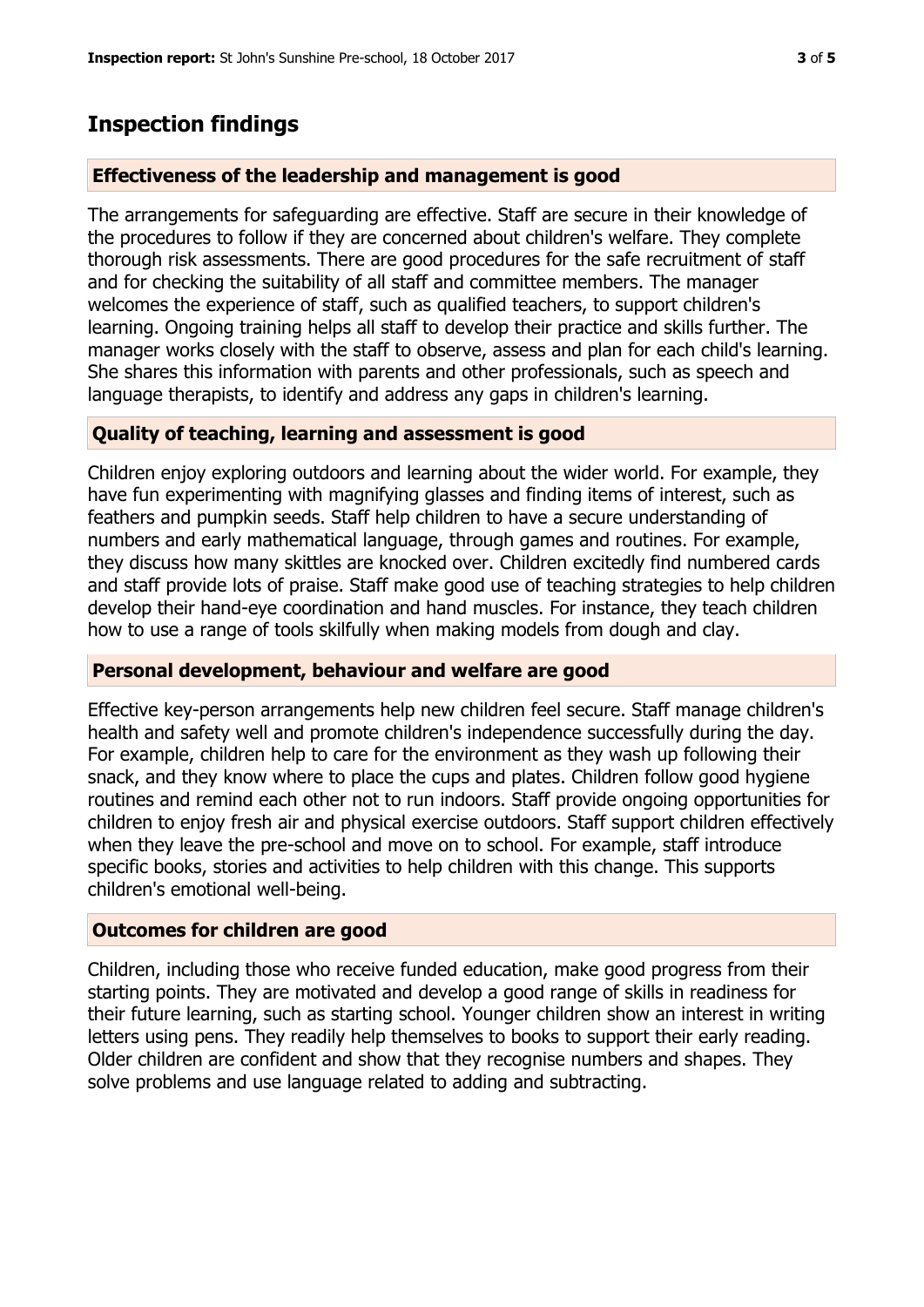## **Setting details**

| Unique reference number                             | EY490657                      |  |
|-----------------------------------------------------|-------------------------------|--|
| <b>Local authority</b>                              | <b>West Sussex</b>            |  |
| <b>Inspection number</b>                            | 1015771                       |  |
| <b>Type of provision</b>                            | Sessional provision           |  |
| Day care type                                       | Childcare - Non-Domestic      |  |
| <b>Registers</b>                                    | Early Years Register          |  |
| <b>Age range of children</b>                        | $2 - 4$                       |  |
| <b>Total number of places</b>                       | 20                            |  |
| Number of children on roll                          | 20                            |  |
| Name of registered person                           | St John's Sunshine Pre-School |  |
| <b>Registered person unique</b><br>reference number | RP905343                      |  |
| Date of previous inspection                         | Not applicable                |  |
| <b>Telephone number</b>                             | 07963 501762 / 01342 716727   |  |

St John's Sunshine Pre-school registered in 2015. It operates from a church hall in Copthorne, Crawley, in West Sussex. The pre-school is open each weekday from 9.15am to 12.15pm, during term time only. The setting employs seven staff. Of these, two hold qualified teacher status and four staff hold early years qualifications at level 3 or above. The setting receives funding to provide free early education for children aged three and four years.

This inspection was carried out by Ofsted under sections 49 and 50 of the Childcare Act 2006 on the quality and standards of provision that is registered on the Early Years Register. The registered person must ensure that this provision complies with the statutory framework for children's learning, development and care, known as the early years foundation stage.

Any complaints about the inspection or the report should be made following the procedures set out in the guidance 'Complaints procedure: raising concerns and making complaints about Ofsted', which is available from Ofsted's website: www.gov.uk/government/organisations/ofsted. If you would like Ofsted to send you a copy of the guidance, please telephone 0300 123 4234, or email enquiries@ofsted.gov.uk.